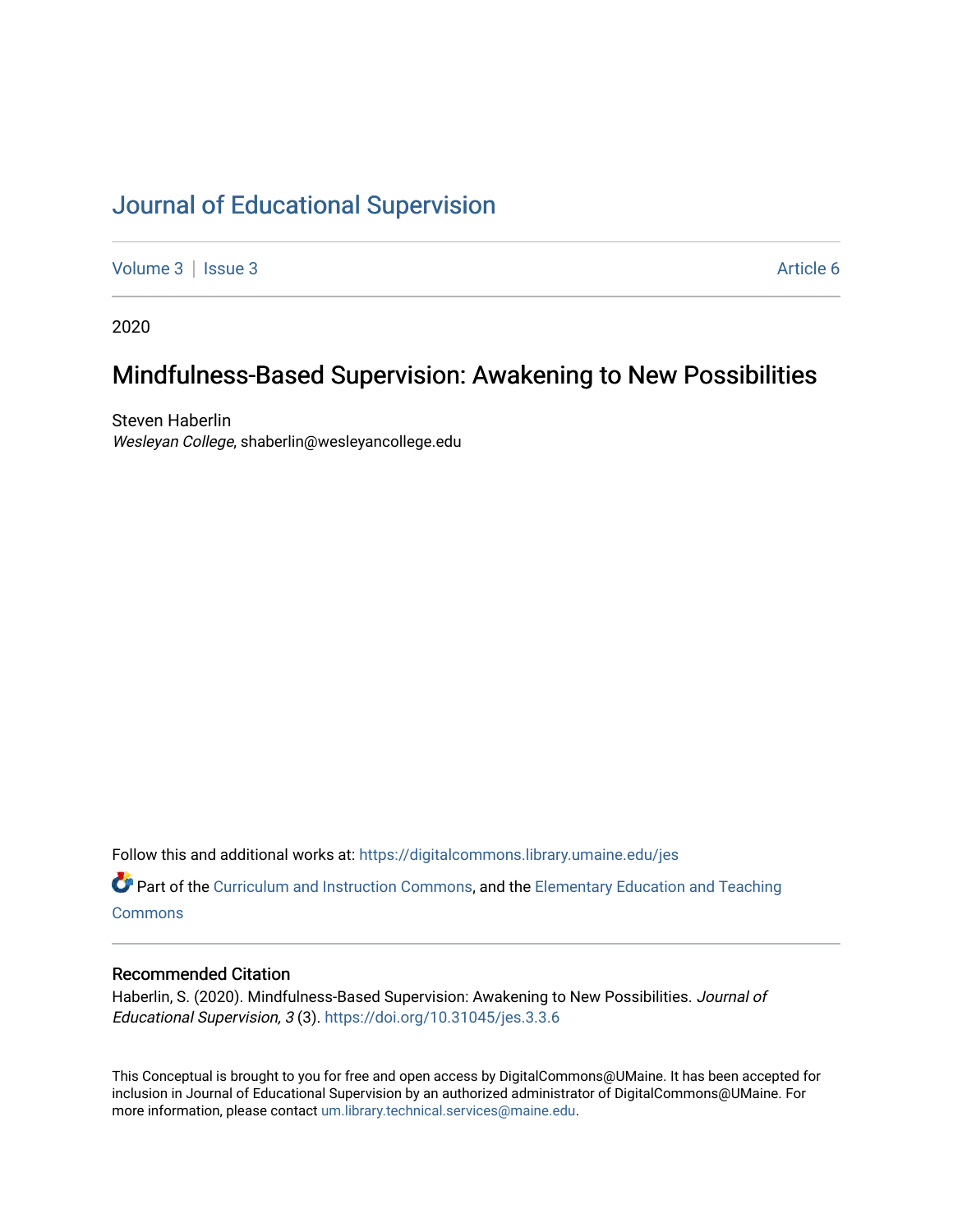# **Mindfulness-Based Supervision: Awakening to New Possibilities**

Journal of Educational Supervision  $75 - 89$ Volume 3, Issue 3, 2020 DOI:<https://doi.org/10.31045/jes.3.3.6> <https://digitalcommons.library.umaine.edu/jes/>

## **Steven Haberlin<sup>1</sup>**

## **Abstract**

Up until the resurgence of an academic journal, the field of educational supervision has had to travel incognito (Glanz & Hazi, 2019; Mette, 2019). With the development of the *Journal of Educational Supervision*, however, supervision scholars have been invited to push new boundaries and experiment with non-traditional approaches about the conceptualization of supervision. In that spirit, I present a *mindfulness-based approach to supervision*, one that could help supervisors meet the present challenges of remaining more consciously skilled while simultaneously helping teachers practice self-care. While mindfulness-based programs and approaches have taken root in other PK-12 education and higher education fields, supervision remains behind the curve in this area. As such, I use this article to discuss the possibilities of grounding supervision in a more meditative fashion and entertain the concept of the Awakened Supervisor, an exaggerated caricature to demonstrate how mindfulness might be conceptualized. I also address what this might look like in actual practice.

## **Keywords**

educational supervision; mindfulness education; mindfulness-based supervision

**Corresponding Author:** Steven Haberlin (Education, Wesleyan College, 4760 Forsyth Rd., Macon, GA 31210, USA) email: shaberlin@wesleyancollege.edu

<sup>&</sup>lt;sup>1</sup> Wesleyan College, Georgia, USA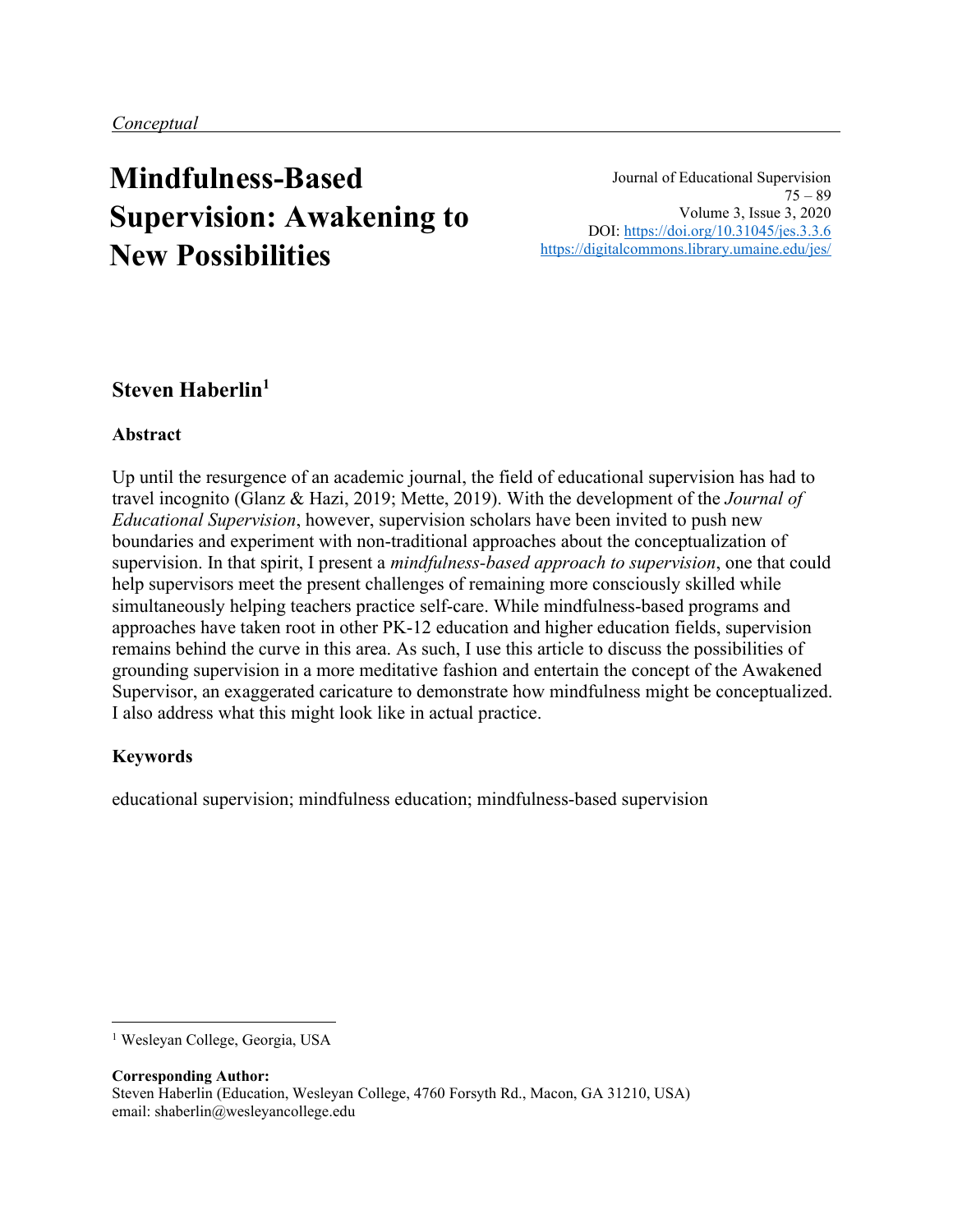#### **Introduction**

Recently, Mette (2019) called for supervision to "shed its mask" (p. 1) and stop traveling incognito to survive as a legitimate academic field (Glanz & Hazi, 2019). In this assertion, Mette emphasized the need for clearly defined discourse communities within supervision, noting that discourse within "teacher preparation supervision literature seems to push the boundaries more than other supervision discourse communities with alternative theories and concepts that could have a profound impact on clinical supervision" (p. 4). In that spirit, I would like to continue that push, gently but firmly, perhaps as a skilled martial artist might exert force while maintaining balance and being cognizant of the forces around her. The ideas presented in this article build off the foundational work of the supervision scholars who have preceded me and made new paradigms even possible. That said, channeling the sentiments of Burns (2019), who when sharing her supervision scholarship to her mentor, stated "what you have done is important and great, but it's incomplete" (n.p.). To understand where instructional supervision gaps persist, I first want to consider the larger scope of education.

Since the start of the 21st century, US education approaches have been labeled as having too narrow of a vision (Glazer, 1999; Kessler, 2000; Lantieri, 2002; Miller, 2010), but also teaching with a hyper-focus on cognitive outcomes and not enough of a focus on the interpersonal and intrapersonal domains (Donaldson, 2008). Calls have come for a more holistic, contemplative curriculum that emphasizes spiritual dimensions and the whole child (Kessler, 2000, Miller, 2010). For instance, mindfulness practices have gained much attention as an approach to promote calmness, emotional regulation, focused attention, and stress reduction among teachers and students (Albrecht et al., 2012; Bellinger et al., 2015; Schonert-Reichl, & Lawlor, 2010; Semple et al., 2017). While numerous definitions exist, a commonly used explanation for mindfulness is provided by Kabat-Zinn (2003) as "the awareness that emerges through paying attention on purpose, in the present moment, and non-judgmentally to the unfolding of experience moment by moment" (p. 145). Teacher education scholars (e.g. Alderfer, 2015; Dorman et al., 2017; Korthagen et al., 2013) also have joined this call, realizing the benefits of introducing pre-service teachers to contemplative practices as they prepare for the classroom.

However, this expanding view of education – this move toward addressing the inner world of consciousness and awareness – has yet to permeate instructional supervision. Case in point: a search in the *Journal of Educational Supervision* archives produces no mention of the terms 'mindfulness,' 'meditation,' 'consciousness,' or 'contemplative' in article titles. Popular supervision books including *SuperVision and Instructional Leadership: A Developmental Approach, 10th Edition* (Glickman et al., 2017), *Supervision: A Redefinition, 9th Edition* (Sergiovanni & Starratt, 2014), *Effective Supervision: Supporting the Art & Science of Teaching* (Marzano et al., 2011), and *Supervision That Improves Teaching and Learning: Strategies and Techniques* (Sullivan & Glanz, 2013), are also largely absent of the topics of mindfulness, meditation, yoga, and other contemplative practices. During the past two years at the annual Council of Professors of Instructional Supervision (COPIS) conference, there were no presentations on these topics, minus ones I solely presented on Zen and mindfulness. That said, it's time for scholars to consider supervision that nourishes the soul and addresses the interiority of those involved in its practices. This article will make the case for a new supervision paradigm and present a conceptual framework for a *mindfulness-based supervision model.*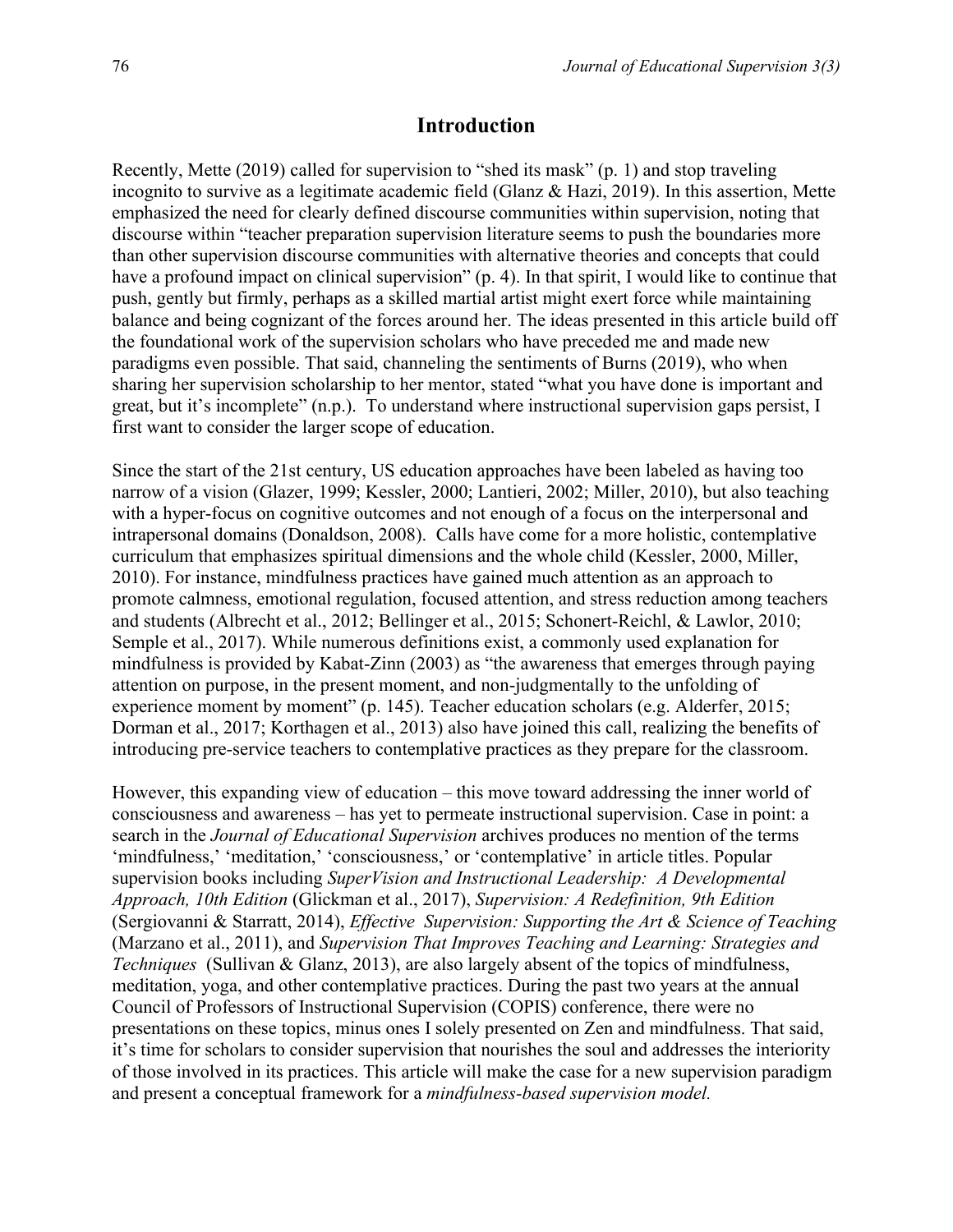Various definitions exist for the concept of an instructional or educational supervisor. The term 'supervisor' in this article is being seen as "both a role and a function" (Sergiovanni & Staratt, 2014, p. 5). For instance, a school principal enacts a formal supervisory role when engaging in observations, conducting formal evaluations, and demonstrating instructional strategies, but others not in formal supervisory roles can also engage in supervisory functions. As an example, a teacher engages in supervision when visiting a colleagues' classroom to suggest teaching techniques or analyzing a lesson plan.

In recent years, the mindset of the instructional supervisor has come into question. It's not enough to know about commonly used supervision practices, for instance, how to conduct classroom observations or conference with teachers and provide instructional support. Supervisors must become more aware of when to employ a specific practice or task – they must become "consciously skilled…being metacognitive about how to skillfully select, couple, and enact different pedagogical routines of supervisory practice" (Burns et al., 2019, p. 23).

Borrowing from Glanz's (1997) work connecting Taoist ideas with supervision, Burns, Jacobs, and Yendol-Hoppey called this being consciously skilled, or being able to balance the instructional and affective needs of candidates, the *Tao of Teacher Candidate Supervision*. A more conscious mindset also has been echoed within the larger landscape of teacher education. For instance, clinically based teacher educators must embrace a type of pedagogical mindfulness – not reacting but being mindful or more aware of practice (AACTE, 2018). Becoming more conscious of practice must make its way into current supervision models and approaches. However, to provide this type of support, supervisors must be skilled in their own selfmanagement, knowing how to navigate the "zig and zag of their own emotional lives" (Donahue-Keegan, 2018, p. 235).

Like teaching, supervision can be emotionally charged, as supervisors might face internal struggles and external conflicts with others (Burns & Badiali, 2016). While teacher self-care has become a major concern and scholarship has been increasing around the topic (see Hyde, 2012; Jennings, 2015; Schussler et al., 2016; Villate & Butand, 2017), little has been published on supervisor self-care. Burns and Badiali (2016) reported that supervisors often coped with stress in the field by validating their existing beliefs, which only heightened the stress. They recommended emotional mentoring or "consoling the novice supervisor or diffusing the intensity of the emotions that arise from disorienting dilemmas encountered while they were working in the field as supervisors" (p. 415). While this strategy might help, supervisors need methods or approaches for self-management, techniques they can employ both in the field and in their own lives to reduce stress and increase well-being. The concept of self-management is highly neglected in present-day supervision models and frameworks.

## **Awareness: The Common Denominator**

In examining popular educational supervision frameworks (Burns et al., 2019; Garmston et al., 1993; Glickman et al., 2017; Marzano et al. 2011; Sergiovanni & Starratt, 2014), it becomes apparent that the main purpose or end-goal is to improve student learning and teacher reflection.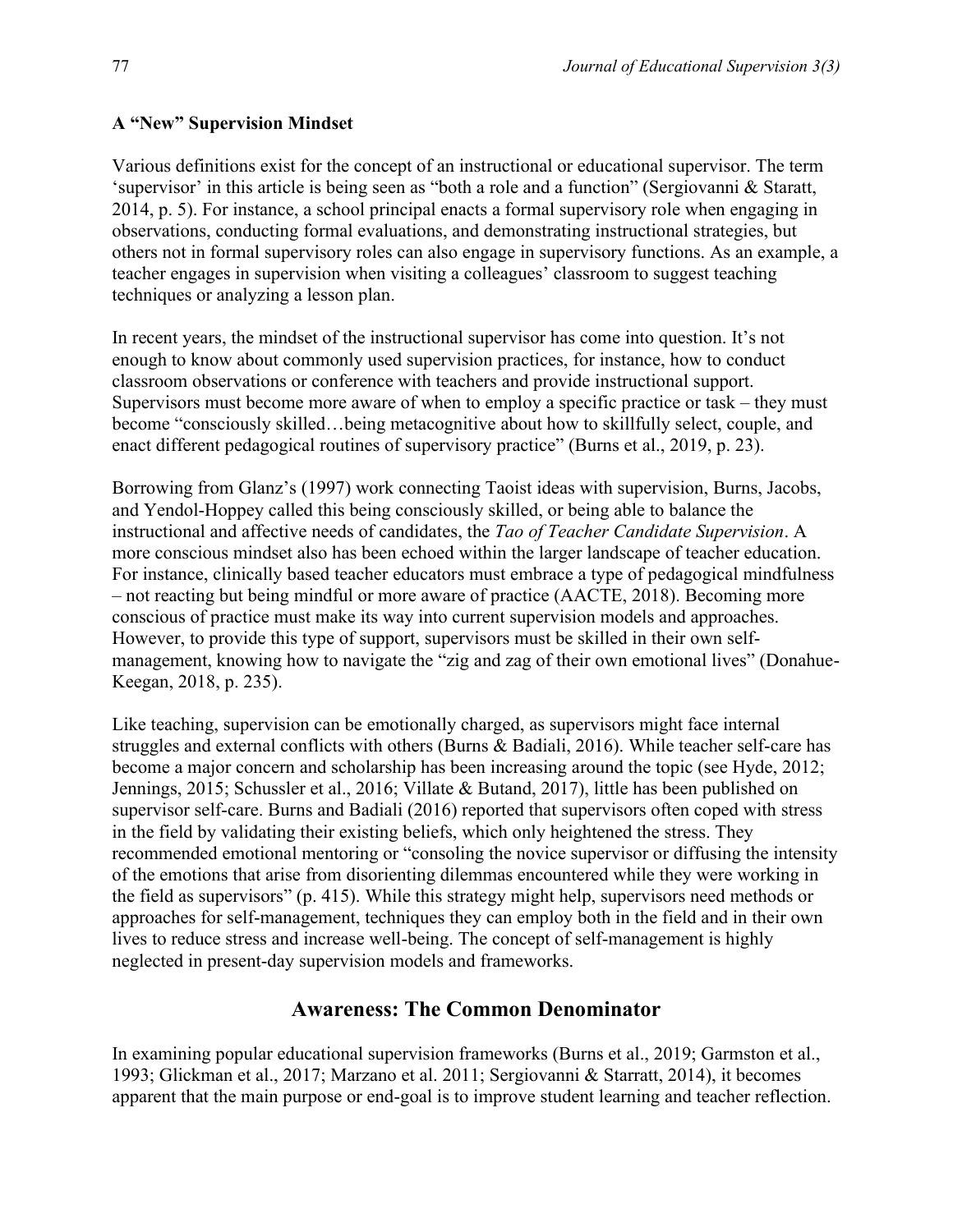How this occurs, and what's the best way to assist teachers in reaching this goal, depends on the various frameworks and models. That's where the separation occurs. However, a closer look reveals that all supervision frameworks share a common denominator: the need for the supervisor to possess *awareness*. An effective supervisor must have awareness of the functions, practices, and tasks of supervision; the pedagogical skills of supervision; awareness of the knowledge base that builds effective teaching and expertise (Marzano et al., 2011); awareness of the instructional supports that teachers require based on their particular development stage (Glickman et al., 2017); awareness of the social-emotional needs of supervisees and of when to employ the proper practice or task (Burns et al., 2019); and awareness of the moral implications or social justice issues within supervision (Glickman et al., 2017; Sergiovanni & Staratt, 2014). They must also be aware of their physical environment, the needs of the partnership school, the dynamic of a teacher's classroom, etc. (Sergiovanni & Starratt, 2014).

However, a supervisor should also possess *self-awareness* or "an internal awareness of one's cognitions and emotions" (Richards et al., 2010, p. 251). This means to be aware of one's practices, needs of those supervised, and moral and social justice issues on a consistent basis, a supervisor would ideally be turning to contemplative methods of some sort, perhaps journaling, reflecting, meditating, or listening deeply to others. In essence, a supervisor could benefit from having *mindfulness*, or being aware of both one's inner emotions and thinking and the outside environment (Richards et al., 2010). For example, Langer (1997) found that mindfulness can help individuals view issues and situations from different perspectives, see information in novel ways, and create new possible solutions. Early mindfulness research with teachers and preservice teachers has shown increases in job performance (Bernay, 2014). For example, Murphy (2017) wrote that pre-service teachers introduced to mindfulness techniques reported enhanced ability to manage their classrooms. Cognitive abilities enhanced through mindfulness appear to have some benefit for supervisors, though I cannot at this point make the leap and say practicing mindfulness would automatically improve one's supervision practice or give them the power to know when to enact a certain practice or task. Table 1 attempts to illustrate how the constructs of awareness and mindfulness might intersect with supervision models (of course, these models do not represent the complete gamut of supervisory approaches but provide some examples).

The theories posited in Table 1 provide a starting point for the possibilities of a mindfulnessbased supervision paradigm. For instance, how mindfulness might interact with each model could be nuanced, as each supervision approach has its own tenets, principles, strategies, and areas of emphasis. Naturally, questions arise from the idea of overlaying or infusing mindfulness into existing supervisory structures, such as *Might the underlying practices, motivations, and assumptions of the existing model go unexamined or get lost somehow? Might the practice of mindfulness get diluted, corrupted, or just be outright incompatible with existing models?* These are legitimate concerns and would need to be fleshed out more through research, careful analysis, and discourse.

In my own experience (Haberlin, 2019), I found that using mindfulness-based methods in the context of the clinical supervision model showed promise and were complimentary, particularly in the area of conferencing and conducting classroom observations. I discovered that experimenting with ways to be more aware when observing teaching and using what I called *mindful notetaking*, or scripting as well as recording my inner thoughts and feelings during the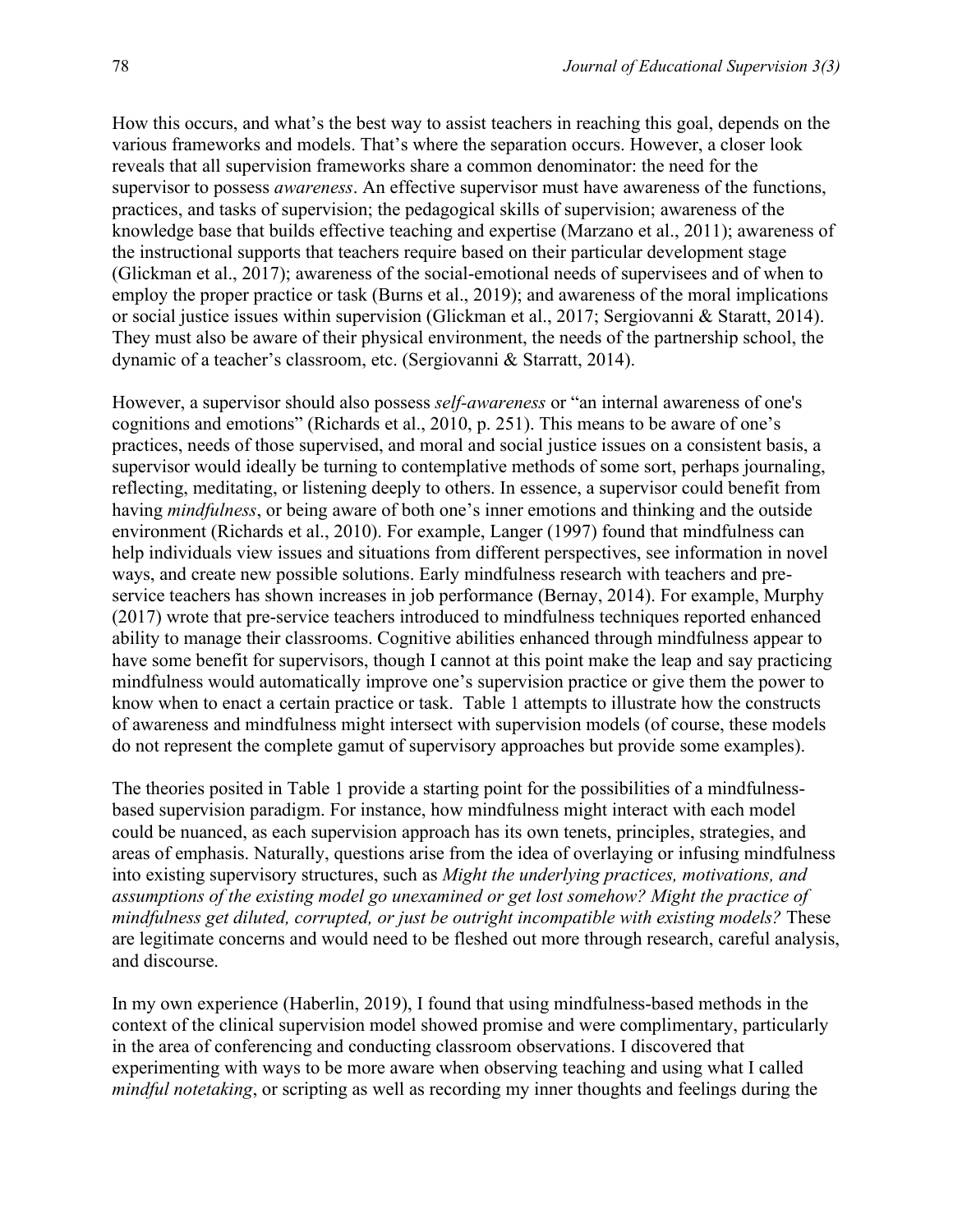| Table 1. Mindfulness-Based Supervision Interacting with Existing Supervision Models |  |  |
|-------------------------------------------------------------------------------------|--|--|
|                                                                                     |  |  |

| <b>Supervision Model</b>                                                                                                                                                                                                                                                                                                                                                                                                                                                                                                                                                                                                                                                           | <b>Intersection of Awareness and Mindfulness and</b><br><b>Supervision</b>                                                                                                                                                                                                                                                                                             |
|------------------------------------------------------------------------------------------------------------------------------------------------------------------------------------------------------------------------------------------------------------------------------------------------------------------------------------------------------------------------------------------------------------------------------------------------------------------------------------------------------------------------------------------------------------------------------------------------------------------------------------------------------------------------------------|------------------------------------------------------------------------------------------------------------------------------------------------------------------------------------------------------------------------------------------------------------------------------------------------------------------------------------------------------------------------|
| Supervisory Leadership (Sergiovanni & Starratt, 2014):<br>The framework for supervision under this model describes three<br>trajectories for development of teachers: 1) instructional capacity-a<br>school's organizational characteristics that support teaching and<br>learning, 2) instructional quality or curriculum content based in deep<br>understanding and application, and 3) student engagement-students'<br>commitment and participation in the learning process.                                                                                                                                                                                                    | Supervisor grows more aware of the present capacity of the<br>teacher and what is possible. As a leader, the mindful supervisor<br>becomes attuned to the present abilities and needs of the<br>supervisee.                                                                                                                                                            |
| Teacher Expertise (Marzano et al., 2011):<br>Establishing clear criteria for effective teaching and provide<br>opportunities to deliberately practice. In this model, supervisors<br>require a knowledge base of teacher expertise consisting of 1)<br>classroom strategies and behaviors, 2) preparation and planning, 3)<br>reflecting on teaching practice, and 4) collegiality and professionalism.<br>Additionally, in this model, "Teacher evaluation should recognize<br>different stages of development progressing towards expertise"(p. 104).                                                                                                                            | With increased awareness, the mindfulness-based supervisor<br>remains highly conscious of the knowledge base and criteria<br>needed for effective teaching but also keys into the individual<br>teacher's current performance and what is needed for growth (e.g.<br>being highly mindful during a classroom observation and when<br>gathering student artifact data). |
| Developmental Supervision (Glickman et al., 2017):<br>Supervision as communal leadership, where supervisors lead with<br>school knowledge, technical skills, and interpersonal skills. Supervisors<br>tailor efforts based on the current developmental stage of the teacher. A<br>major notion of this model is that a supervisor initially uses a direct<br>approach (directing and standardizing), moves to a collaborative<br>approach (presenting, negotiating) and finally to a non-direct approach<br>(listening, clarifying, reflecting). Of course, this requires knowing when<br>an individual current skill level and knowledge warrant moving to the<br>next approach. | The mindful supervisor possesses the heightened awareness to be<br>aligned with the current stage of development of the teacher.<br>Other skills, such as the ability to foster and maintain positive<br>collaboration and relationships, can also be enhanced through<br>mindfulness of the supervisor.                                                               |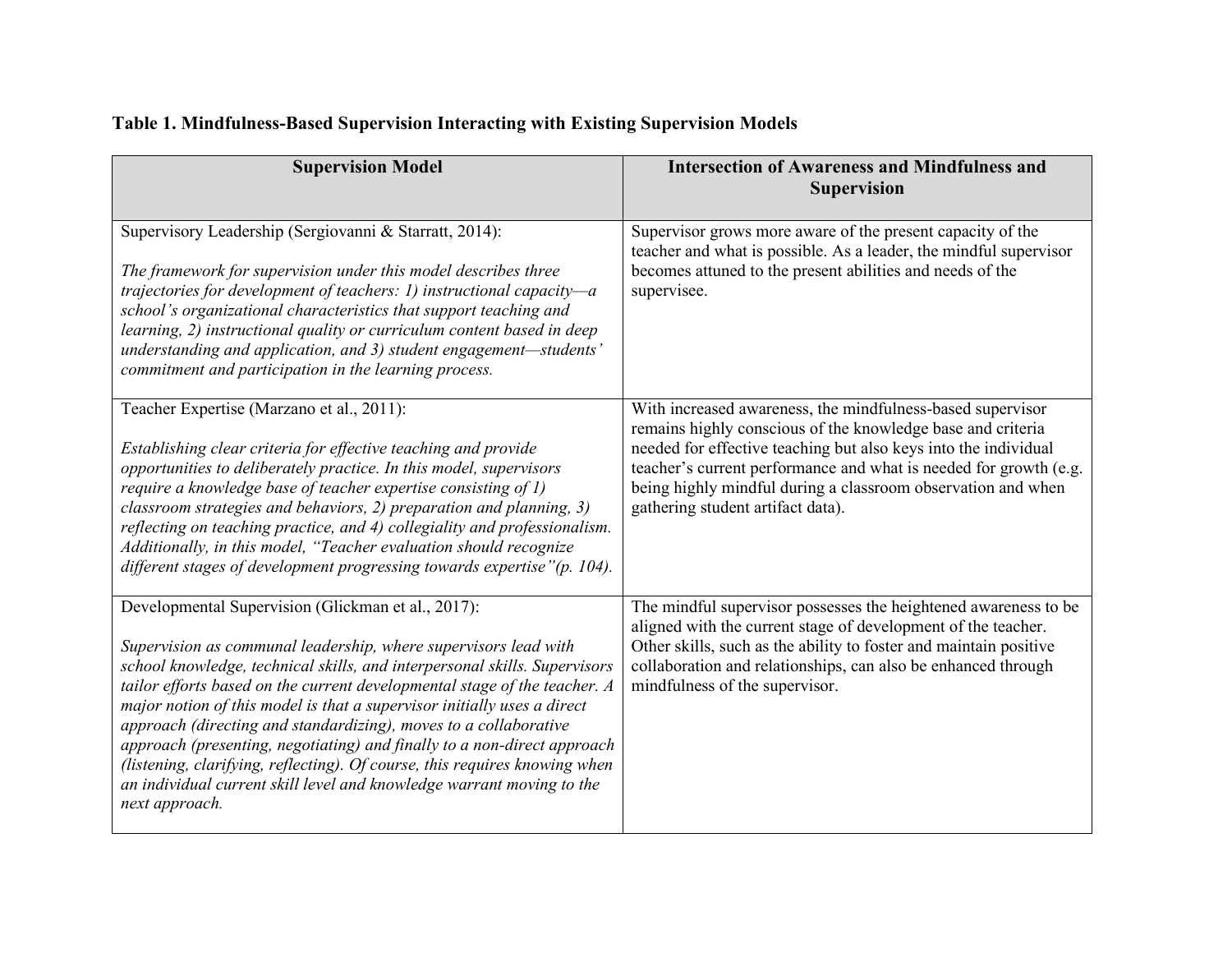| Clinical Supervision Model (Cogan, 1972; Goldhammer, 1969)<br>Supervisors coach and collaborate with teachers, using a five-step<br>model centered on the observation conference and classroom<br>observation. Evaluation tools are used to provide feedback. | Mindfulness-based supervision can benefit the observation cycle<br>by helping supervisors become more aware during the entire<br>process. For example, they can be more aware of their<br>interactions (e.g. words, gestures, feedback) when conferencing<br>and also more conscious of themselves and what they observed<br>during classroom observations and the use of formative and<br>summative evaluation tools. |
|---------------------------------------------------------------------------------------------------------------------------------------------------------------------------------------------------------------------------------------------------------------|------------------------------------------------------------------------------------------------------------------------------------------------------------------------------------------------------------------------------------------------------------------------------------------------------------------------------------------------------------------------------------------------------------------------|
| Cognitive Coaching (Garmston et al., 1993):<br>Informed by clinical supervision, the focus is on developing reflective<br>practice and teacher autonomy by making teachers aware of their<br>mental map.                                                      | The mindful supervisor becomes a better model of engaging in<br>mindful, conscious practice. Mindfulness methods might be used<br>to enhance teacher reflection and becoming more aware of<br>teaching practices.                                                                                                                                                                                                      |
| Scope and Nature of Teacher Candidate Supervision (Burns et al.,<br>$2019$ :<br>Supervisors must become consciously skilled knowing when to employ<br>particular high-leverage practices and tasks.                                                           | Mindfulness-based supervision can aid in becoming more<br>consciously skilled and maintaining balance.                                                                                                                                                                                                                                                                                                                 |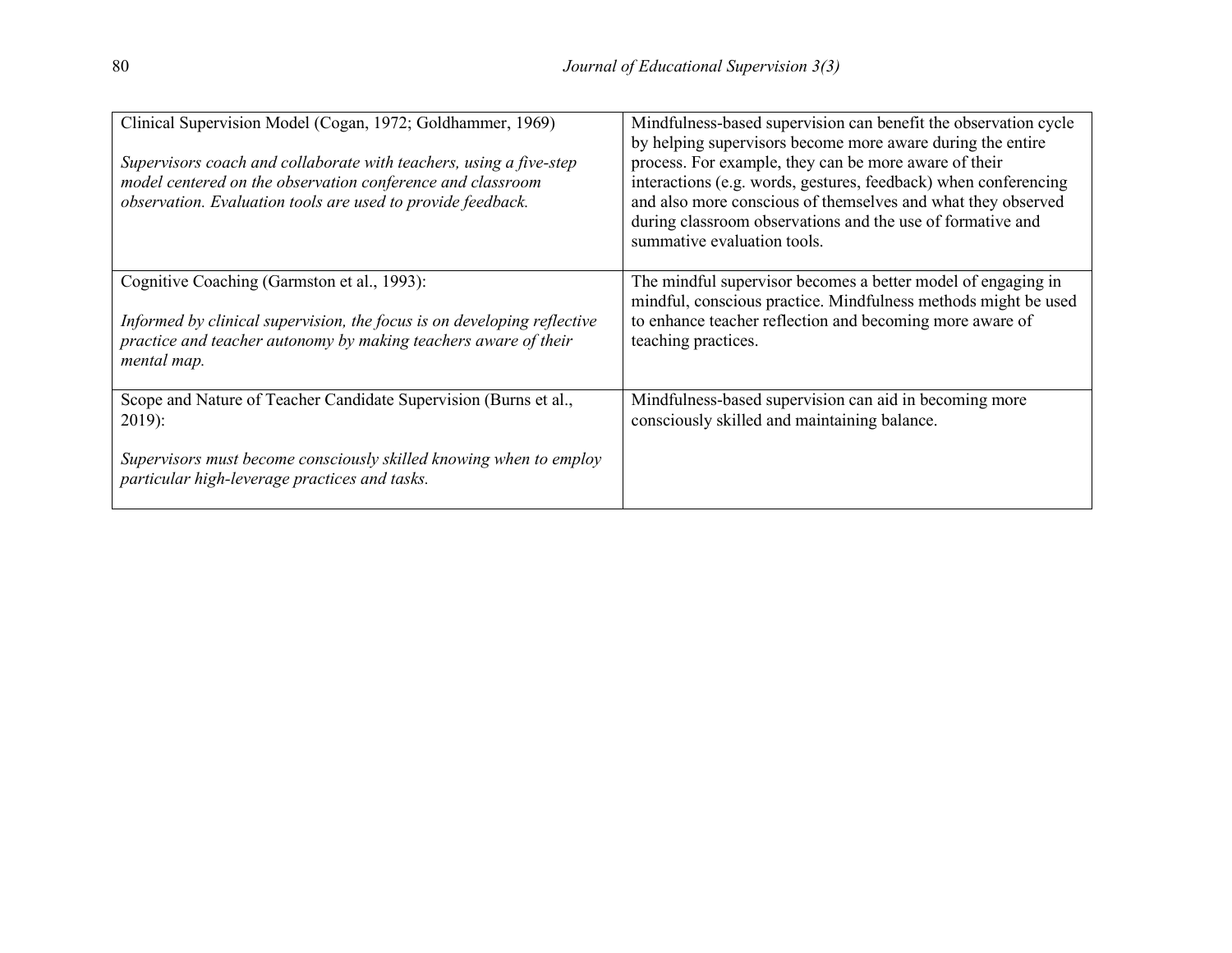process, provided new insights, which led to new conversations with teacher candidates about their practice. Listening more mindfully during pre-and-post conferences also yielded benefits. For example, I grew more conscious of how often I interrupted and when to shift gears from providing instructional guidance to emotional support. One consideration for other supervisors experimenting with mindfulness is that I had already possessed a reasonably strong understanding and had previous experience with engaging in supervision through the clinical supervision model. Again, more work needs to be done to determine whether mindfulness practices support, diminish, or have a neutral impact on a model's original tenets and structures.

# **The Possibilities of Mindfulness-Based Supervision**

Mindfulness is an ancient Buddhist technique now used in many areas of Western society, including medicine, sports, business, and education. Interest in mindfulness seems to have reached a cultural "tipping point" (Jennings, 2015, p. 181, referencing Gladwell, 2006), appearing on the cover of *Time Magazine* and some 1,000 mindfulness-based stress reduction instructors offering training around the world. Research on the results of practicing mindfulnessbased methods is promising, including but not limited to the idea that:

- Mindfulness has been found to lower stress levels, boost the immune system, reduce chronic pain, help in managing negative emotions, expand awareness of harmful negative patterns, improve relationships, develop positive emotions, and enhance concentration and attention (Baer et al., 2006; Creswell et al., 2007; Larrivee, 2012).
- Mindfulness has increased facets of the brain associated with executive functioning, particularly short-term memory, impulse control, attention, planning, and mental flexibility (Hassed  $&$  Chambers, 2014). One study showed that when postsecondary students practiced a brief mindfulness meditation before a class lecture, retention levels of the information significantly increased (Chambers et al., 2008).

US public schools have also begun to embrace mindfulness, while research is still in the early stages, evidence suggests that mindfulness can benefit education (Albrecht et al., 2012; Bellinger, et al., 2015; Schonert-Reichl., & Lawlor, 2010; Semple et al., 2017). For example, Shoeberlein (2009) noted that mindfulness can assist teachers in improving focus, enhancing the classroom climate and becoming more responsive to students' needs. It can also improve students' readiness to learn, strengthen their focus and concentration, and enhance socialemotional learning.

Teacher education scholars have also begun to study the implications of mindfulness (Alderfer, 2015; Dorman et al., 2017; Korthagen et al., 2013). For example, Villate and Butand (2017) reported that teacher candidates participating in a mindfulness-based teaching program generally experienced less stress, higher states of calm, and were more present for their students. The authors concluded that teaching teacher candidates specific coping strategies helped them manage stress levels, improve self-esteem and feelings of competence. While the literature is extremely thin on mindfulness and those in supervisory roles, Wells (2013) explored using mindfulness as a way to help school administrators, such as principals, cope with the constant pressures.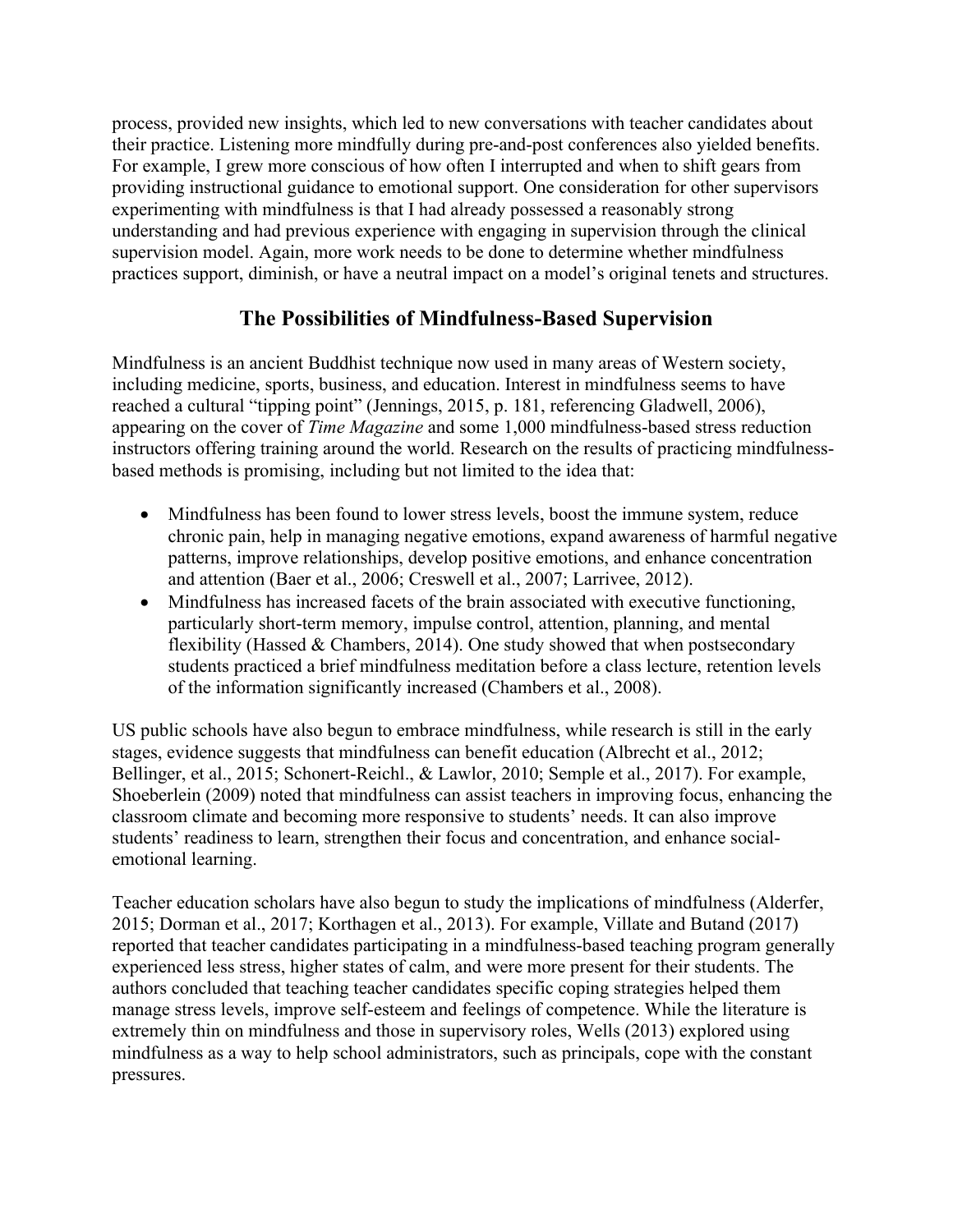Educational supervision could improve outcomes for supervisors by exploring how mindfulness might impact the field. As stated previously, very few studies on this topic exist. In a study of 72 counselor education supervisors, Wyatt (2011) found that supervisor mindfulness was a "significant positive predictor" of a supervisor's perceptions of the supervisory relationship that a supervisee's mindfulness was a positive predictor of self-reported self-efficacy (p. 148). I have found that mindfulness enhanced aspects of clinical teacher candidate preparation, including becoming more aware of one's own practice, becoming more attuned to the affective needs of candidates, and enhancing functional tasks such as conducting observations and conferences (Haberlin, 2019). In theory, a mindfulness-based approach to educational supervision holds many possibilities, such as:

- Providing practical tools for supervisors to enhance awareness of both one's inner and outer environment;
- Assisting in the emotional regulation and self-management or supervisor self-care;
- Possibly enhancing regularly performed practices and tasks, such as observing and evaluating teachers; and,
- Promoting interconnectivity and deep, interpersonal relationships with those involved in the supervision process (e.g. teachers, teacher candidates, mentor teachers, school administrators).

Like Murphy (2017) learned when working with pre-service teachers, mindfulness would serve as "unique entry point" for supervisors by "introducing and integrating contemplative practices to support well-being and success of individuals" (n.p.). Mindfulness methods could connect the holistic contemplative movement within education to instructional supervision.

# **A Mindfulness-Based Conceptual Framework**

What might a mindful or more meditative approach to supervision look like? A conceptual framework can assist in formalizing some of these ideas. Expanding the current paradigms within supervision requires building off those that have already been presented and upheld. From there, those paradigms or boundaries can be pushed. To illustrate existing paradigms and approaches to supervision, Sergiovanni and Starratt (2007) presented four types of supervisors or exaggerated caricatures. Burns (2012) later added to these conceptions giving them names and associated power sources (see Table 2).

The images suggest that a supervisor was originally perceived as one who inspects, monitors, and exemplifies authority and bureaucracy. This conceptualization later gave way to viewing the supervisor as more collegiate and collaborative. Notions of teacher leadership also entered the paradigm mix. What's missing from these existing images is a more contemplative paradigm, one that emphasizes notions of consciousness, awareness, and mindfulness. This supervisor caricature is present-centered, highly aware of her thoughts and emotions but also what occurs in the environment. This supervisor is *awakened* if you will. To develop and articulate this conception of the Awakened Supervisor, I grounded this concept in the work of Kabat-Zinn and Hanh (2009) and the seven attitudes of mindfulness (Table 3).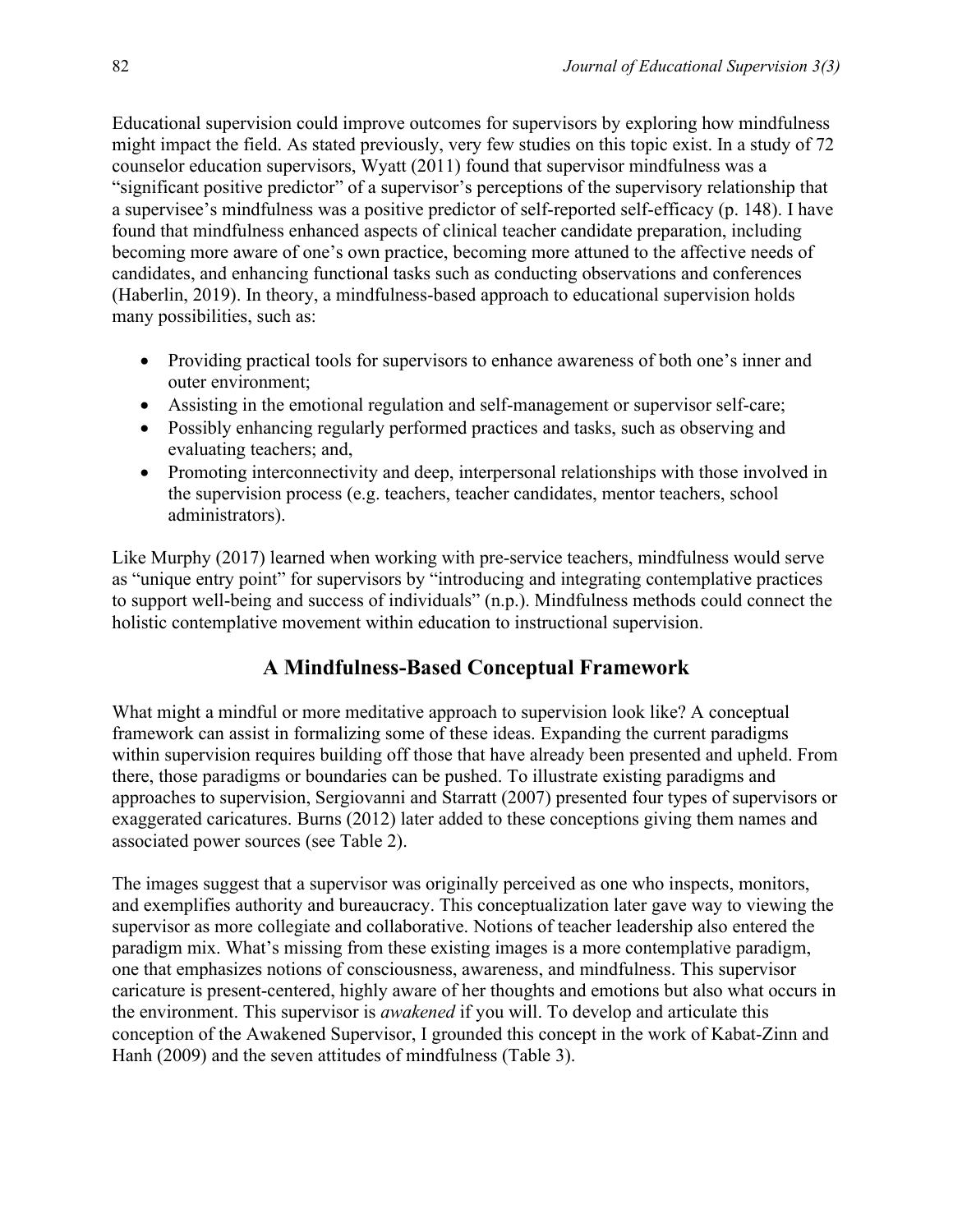| <b>Moniker</b>             | <b>Description</b>                  |
|----------------------------|-------------------------------------|
| <b>The Monitor</b>         | Scientific Management Era           |
|                            | Efficiency, Training,               |
|                            | Evaluation, Hierarchal Relationship |
| <b>Ms. Congeniality</b>    | <b>Human Relations</b>              |
|                            | Relationships take precedence       |
| <b>The Critical Friend</b> | Relationships and Discomfort        |
|                            | <b>Mutual Dissatisfaction</b>       |
| The Organic                | Learning Community & Ideas          |
| <b>Member</b>              | <b>Shared Values/Norms</b>          |
|                            |                                     |

**Table 3. The Awakened Supervisor Image**

| Image                      | <b>Description</b> |
|----------------------------|--------------------|
| <b>Awakened Supervisor</b> | Non-judgement      |
|                            | Patience           |
|                            | Beginner's mind    |
|                            | Trust              |
|                            | Non-striving       |
|                            | Acceptance         |
|                            | Letting go         |

Thus, the Awakened Supervisor would embrace *non-judgment*, impartially witnessing the constant stream of thoughts that pass, and rather than reacting, observing them and making more conscious responses. Possessing *patience*, the supervisor would operate from a space of wisdom, remembering that changes and growth – both for himself and those he supervises – are a gradual process and can occur in their own time. A *beginner's mind* means being open to new supervisory moments as the supervisory practice unfolds, not being bound by old habits, routines, and practices that no longer serve a teacher or teacher candidate. The Awakened Supervisor *trusts* herself, realizing the power of intuition and inner feelings. In *non-striving*, a supervisor still pursues objectives but understands that the real goal is the process itself. Thus, he or she *accepts* the present situation as it is, not forcing solutions on problems but remaining alert for new possibilities. Finally, the Awakened Supervisor *lets go* when situations arise in the field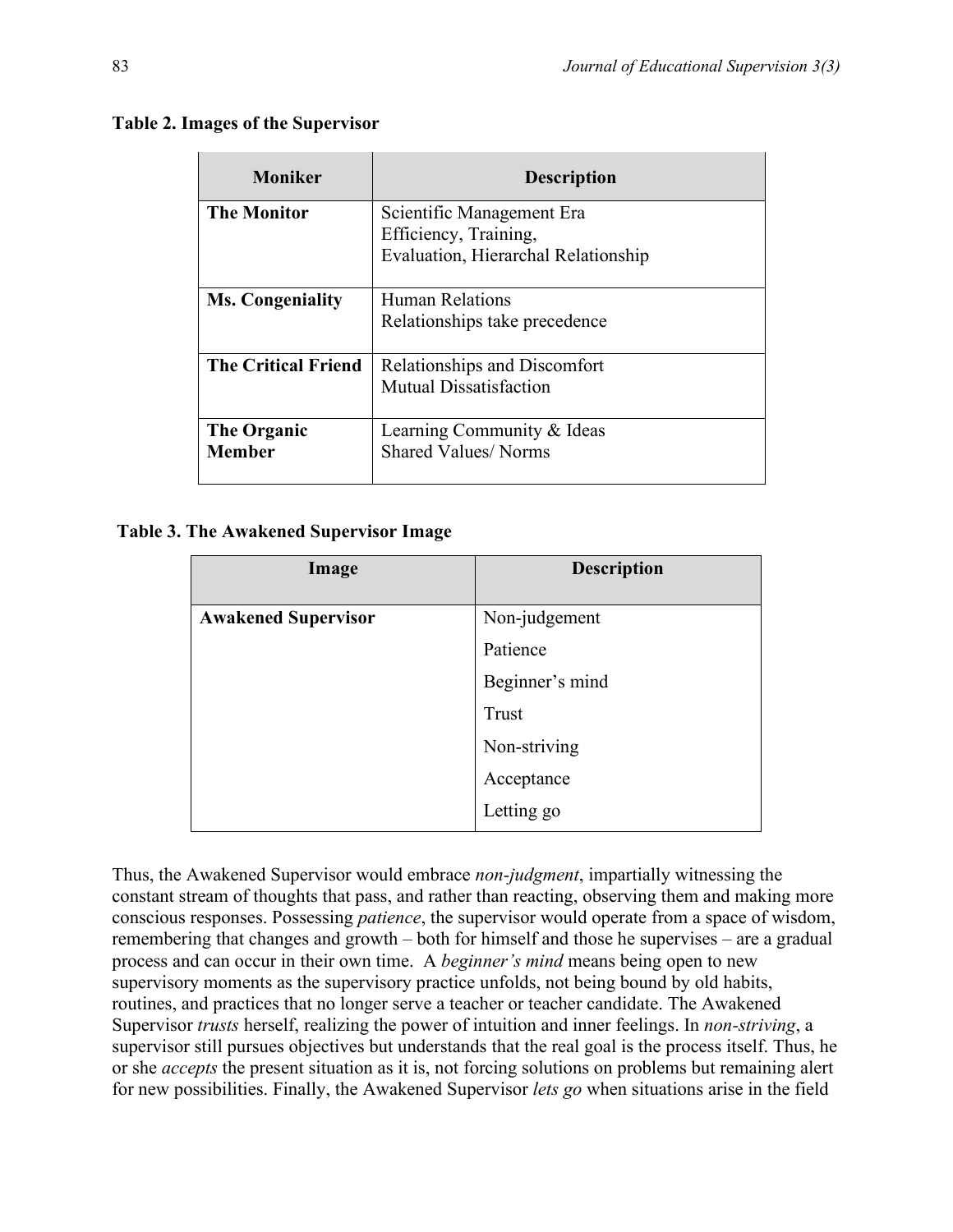that are beyond her control and doesn't attach to practices or traditions that no longer serve the supervisor or teacher.

Guided by the Awakened Supervisor image, supervisors might inform their current supervision stance in varied ways, depending on how they approach practice. For instance, a supervisor using a developmental model could benefit from developing *patience* as they help a supervisee work through stages of growth. In the same vein that mindfulness might interact differently with various supervision models, a supervisor subscribing to or representing one of the above images could find that mindfulness practices color their own supervisory approach and experience in varying ways. For example, the Monitor type supervisor might gravitate toward mindfulness as a tool for increasing their classroom observation and evaluation powers while the Ms. Congeniality type might dive into mindfulness to intensify the existing emphasis on relationships and connectivity. On the other hand, the mindfulness paradigm could make certain supervisors uncomfortable or feel more vulnerable in their practice, such as the Monitor supervisor who begins to awaken to the fact that they lack deep connections or meaningful relationships. While I do not identify with the Monitor type, I experienced an uneasiness after mindfulness practices and data collected from teacher candidates (Haberlin, 2019) illuminated me that my relationships with mentor teachers fell far short of how I envisioned them.

In addition, I don't envisage that these other monikers necessarily need to progress towards becoming the Awakened Supervisor any more than say an evaluation-oriented supervisor must or will progress to become relationship or leadership-centered. More than likely, this new conception could encourage supervisors to embody perhaps some of the Awakened qualities or strengthen those that already exist. In other words, a supervisor might work to approach a classroom observation with more openness (*beginner's mind),* strive to be more non-judgmental and patient with supervisees, or attempt to trust their inner guidance as they approach supervision in their chosen manner.

## **Mindfulness-Based Field Techniques**

Actual application of mindfulness-based methods in supervision can include some wellestablished techniques including:

- *Mindful walking*: supervisors slow down their walk, focusing on their steps and the inand-out-breath to ground themselves to the here and now;
- *Deep listening:* during conferences and other times with teachers, supervisors listen closely, without judgment, with the intention of building interconnectivity;
- *Mindful notetaking:* During informal and formal observations, supervisors remain open and fresh to new perspectives during observed teaching, keeping themselves in the present moment; and,
- *Meditation:* supervisors establish their own meditation or other contemplative practice to enhance mindfulness and awareness and reduce stress.

These are just some of the methods that could be incorporated into existing supervision models. What's important to note is that I'm not advocating mindfulness as a panacea for supervision but rather an approach that can supplement or possibly enhance existing models and frameworks.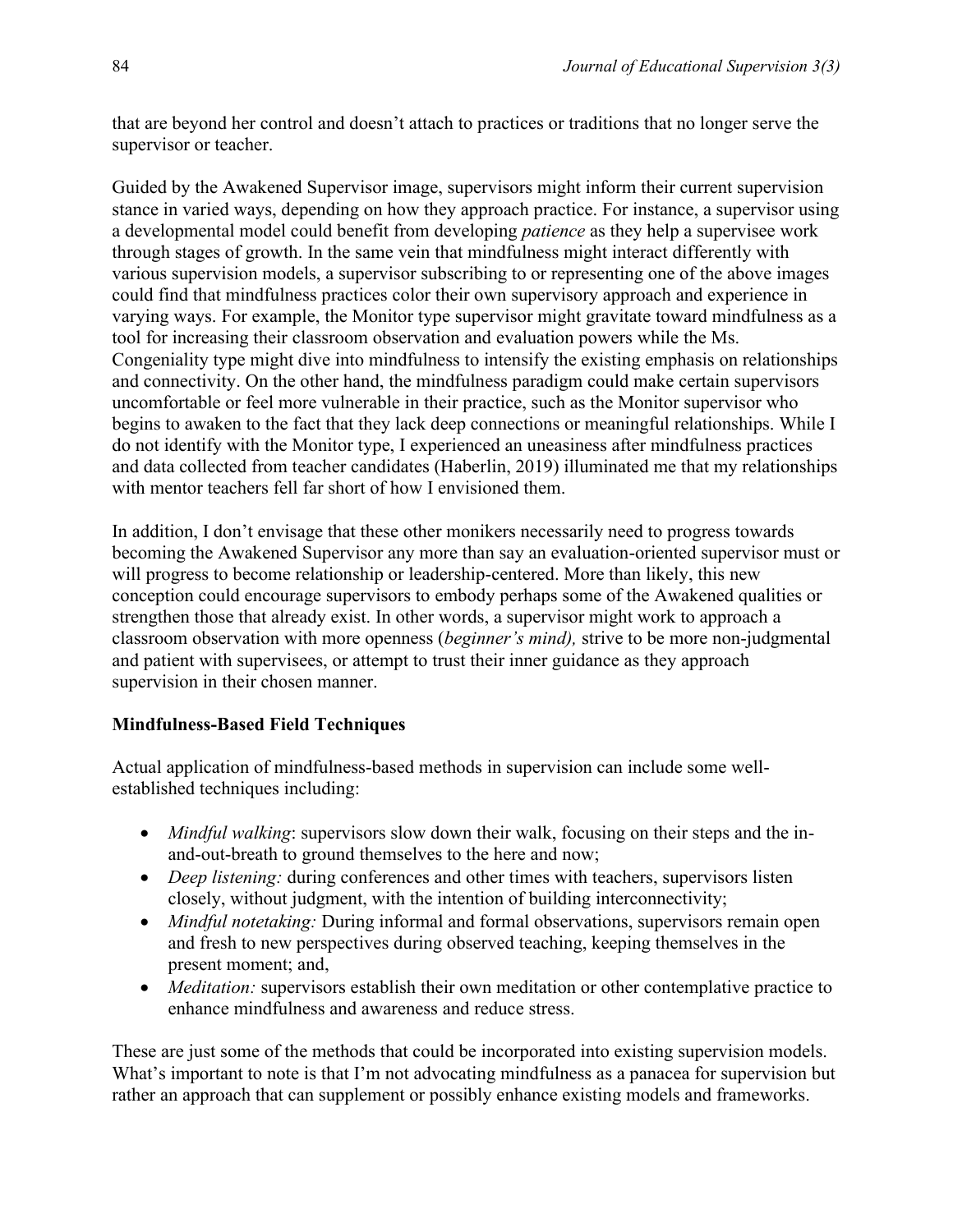Mindfulness-Based Supervision might also be better thought of as a gradual process, where one awakens to practice overtime. This process begins with becoming aware that one can become more aware within practice, and that tools exist to nurture these conditions. The supervisor progresses by implementing a mindfulness-based technique (or two) into regular practice. Eventually, these mindfulness methods start to become routines or rituals – just part of what you do in the field. Finally, mindfulness-based supervision evolves into a way of being, an embodiment (see Table 4). Consequently, this progression mirrors Broadwell's (1969) description of the stages of mastery of teaching, where a teacher moves from unconscious incompetence, to conscious competence (or knowing what you don't know), to unconscious competence, where expertise becomes automatic.

| <b>Stage 1:</b><br><b>The Becoming</b><br><b>Conscious</b><br><b>Supervisor</b>                                                           | <b>Stage 2:</b><br><b>The Emerging</b><br><b>Mindful Supervisor</b>            | Stage 3:<br><b>The Mindful</b><br><b>Supervisor</b>                                                                                              | Stage 4:<br><b>The Awakened</b><br><b>Supervisor</b>                              |
|-------------------------------------------------------------------------------------------------------------------------------------------|--------------------------------------------------------------------------------|--------------------------------------------------------------------------------------------------------------------------------------------------|-----------------------------------------------------------------------------------|
| Growing more<br>conscious of<br>supervisory actions.                                                                                      | Enacting mindfulness<br>$technique(s)$ in<br>practice.                         | Embedding<br>mindfulness-based<br>methods into routines<br>of practice/high-                                                                     | "Living" mindfulness<br>in each moment of<br>supervision;<br>maintaining present- |
| (e.g. becoming more<br>aware of the self<br>during classroom<br>observations and<br>interactions with<br>teachers/teacher<br>candidates). | (e.g. practicing)<br>mindful walking on<br>route to classroom<br>observations) | leverage practices.<br>$(e.g.$ engaging in<br>deep listening during<br>conferences; mindful<br>breathing at various<br>points of the<br>workday) | moment awareness<br>when performing<br>tasks and functions                        |

|  | <b>Table 4. Mindfulness-Based Supervision Progression</b> |  |
|--|-----------------------------------------------------------|--|
|  |                                                           |  |

Of course, this progression would need to be additionally explored to uncover nuances such as how this progression scale would interact with existing supervision models. For instance, could one model better support or detract progression towards Stage 4? Additionally, I don't posit the Awakened Stage as an appropriate or reasonable goal for all supervisors. That would be like saying that everyone who takes up a contemplative practice, such as meditation, must set their sights on becoming enlightened and will reach that goal. Practitioners have their different motivations. For example, some might just want to reduce stress or feel better while others want to experience a major transformation in consciousness. Depending on an individual supervisor's disposition, experience level, beliefs, and existing paradigms, they may resonate with and accelerate through these stages or perhaps graduate to Stage 1 or 2 through mindfulness-based methods. Others, however, may not be suited for this approach or embrace it.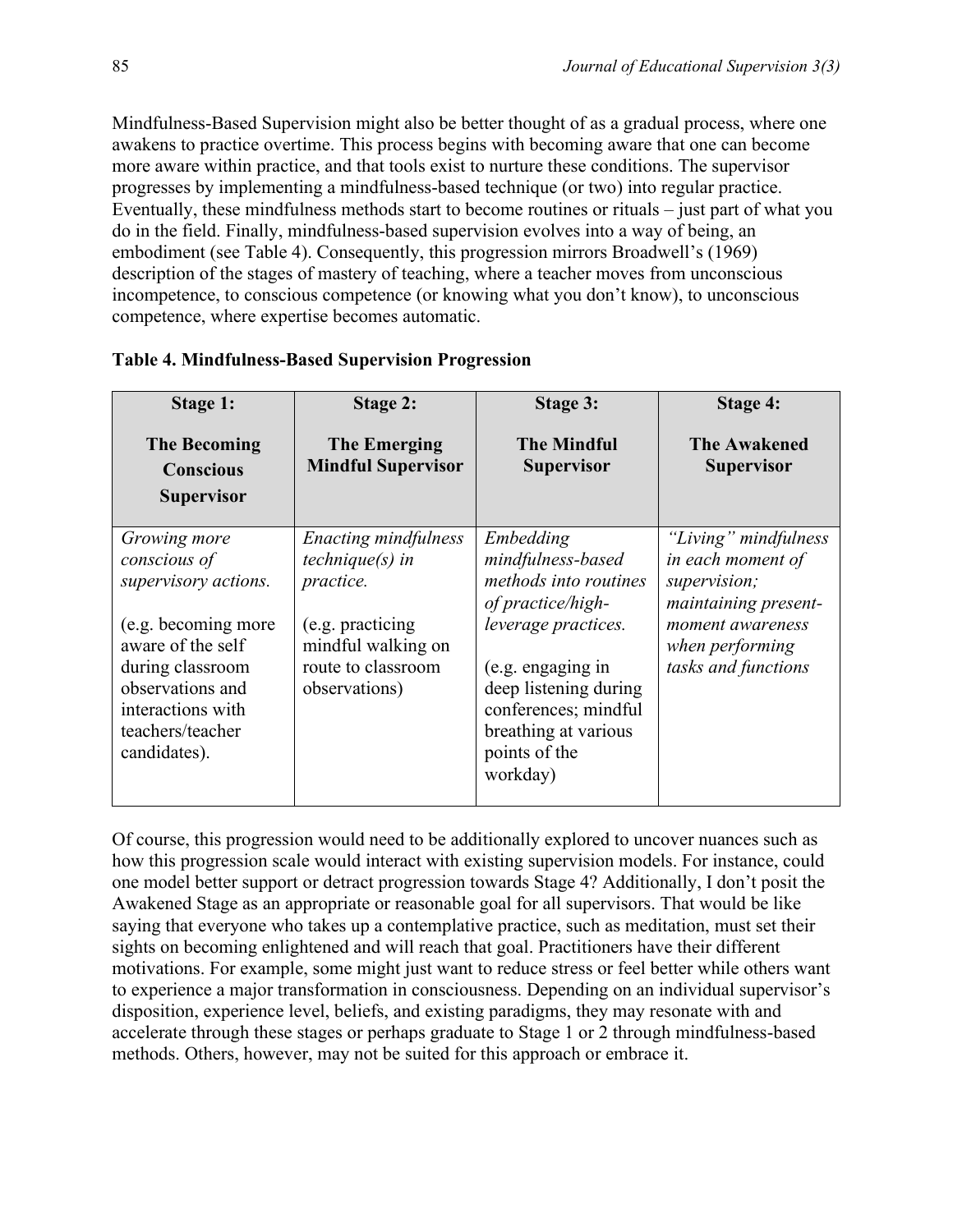#### **Conclusion**

As the field of educational supervision continues its identity crisis, the opportunity remains for supervision scholars to entertain, study, and explore innovative, non-traditional approaches that could assist supervisors in meeting rising challenges. Mindfulness-based supervision is an "open" and "fascinating" area of exploration (C. Glickman, personal communication, October 22, 2019), one that offers many possibilities. Embedding mindfulness in the field not only mirrors what's occurring in educational settings, where supervisors operate, but also could provide new tools and strategies for focusing and centering, building interconnectivity, and reducing stress. These practices could then be modeled for teachers and teacher candidates. The Awakened Supervisor, for example, represents an open, patient, present, and non-judgmental way to approach supervision. With its transferability, mindfulness might be infused into existing frameworks and models, without the fear of replacing what's been discovered to work in the field. Like a vitamin supplement, mindfulness techniques hold the possibility to enhance what's already in place, adding a boost of mental presence, awareness, and consciousness. More research, study, and discourse must occur in this area.

Thus, I encourage my colleagues in supervision circles to consider where mindfulness-based supervision might fit into their current teaching and research agenda. Additionally, following the progression of those who put this into practice daily would be critically important. We know the present moment is where supervision is shaped, directed, and enhanced, and where its identity is further impacted. For those wanting to find an awakening, the greatest possibility for positive change is right now.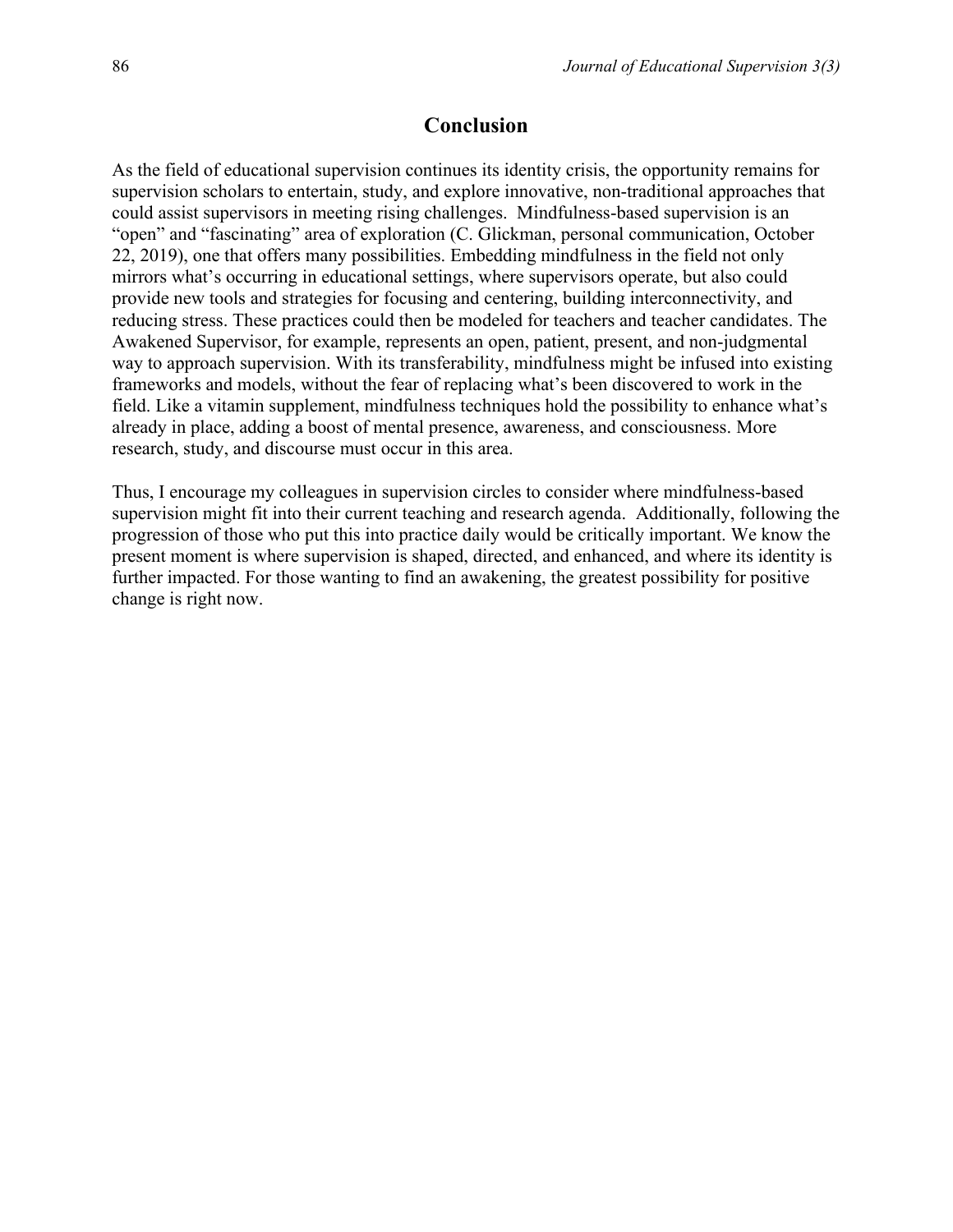## **References**

- American Association of Colleges for Teacher Education. (2018). *A pivot toward clinical practice, it's lexicon, and the renewal of educator preparation: A report of the AACTE Clinical Practice Commission.* AACTE.
- Albrecht, N. J., Albrecht, P. M., & Cohen, M. (2012). Mindfully teaching in the classroom: A literature review. *Australian Journal of Teacher Education*, *37*(12), 1-12.
- Alderfer, L. (2015). *Teaching from the Heart of Mindfulness*. Green Writers Press.
- American Association of Colleges for Teacher Education. (2018). *A pivot toward clinical practice, its lexicon, and the renewal of educator preparation: A report of the AACTE Clinical Practice Commission*. Washington, D.C.: AACTE.
- Baer, R. A., Smith, G. T., Hopkins, J., Krietemeyer, J., & Toney, L. (2006). Using self-report assessment methods to explore facets of mindfulness. *Assessment*, *13*(1), 27-45. <https://doi.org/10.1177/1073191105283504>
- Bellinger, D. B., DeCaro, M. S., & Ralston, P. A. (2015). Mindfulness, anxiety, and high-stakes mathematics performance in the laboratory and classroom. *Consciousness and Cognition, 37,* 123-132.
- Bernay, R. (2014). A study of the effects of mindfulness in five primary schools in New Zealand. *Australian Journal of Teacher Education, 39* (7).
- Broadwell, M. M. (1969). Teaching for learning (XVI.). *The Gospel Guardian*, *20*(41), 1-3.
- Burns, R. W. (2012). Conceptualizing supervision in the professional development school context: A case analysis (Doctoral dissertation). Retrieved from ProQuest.
- Burns, R. (2019). Vim, vest and perils of resuscitating Glickman's old book. A session presented at the annual meeting of the Council of Professors of Instructional Supervision, Augusta, GA.
- Burns, R. W., & Badiali, B. (2016). Framing conceptual, procedural, and emotional support for supervisors. *Teacher Education and Practice*, *29*(2), 397.
- Burns, R. W., Jacobs, J**.,** & Yendol-Hoppey, D. (2019). A framework for naming the scope and nature of preservice teacher supervision in clinically based teacher preparation: Tasks, high-leverage practices, and pedagogical routines of practice. *The Teacher Educator,* 1- 25.<https://doi.org/10.1080/08878730.2019.1682091>
- Chambers, R., Lo, B.C.Y. and Allen, N.B (2008). 'The impact of intensive mindfulness training on attentional control, cognitive style, and affect'*, Cognitive Therapy and Research*, *32*(3), 303–22. <https://doi.org/10.1007/s10608-007-9119-0>
- Cogan, L.M. (1972). *Clinical supervision*. Houghton Mifflin.
- Creswell, J. D., Way, B. M., Eisenberger, N. I., & Lieberman, M. D. (2007). Neural correlates of dispositional mindfulness during affect labeling. *Psychosomatic Medicine*, *69*(6), 560- 565.
- Donahue-Keegan, D. (2018). Cultivating culturally responsive teaching in teacher preparation. In J. Dalton, E. Hope, and K. Byrnes (Eds.). *The teaching self: Contemplative practices, pedagogy, and research in education* [e-reader version]. Rowman & Littlefield.
- Dorman, E. H., Byrnes, K., & Dalton, J. E. (Eds.). (2017). *Impacting Teaching and Learning: Contemplative Practices, Pedagogy, and Research in Education*. Rowman & Littlefield.
- Garmston, R., Linder, C., & Whitaker, J. (1993). Reflections on cognitive coaching. *Educational Leadership*, *51*(2), 57-61.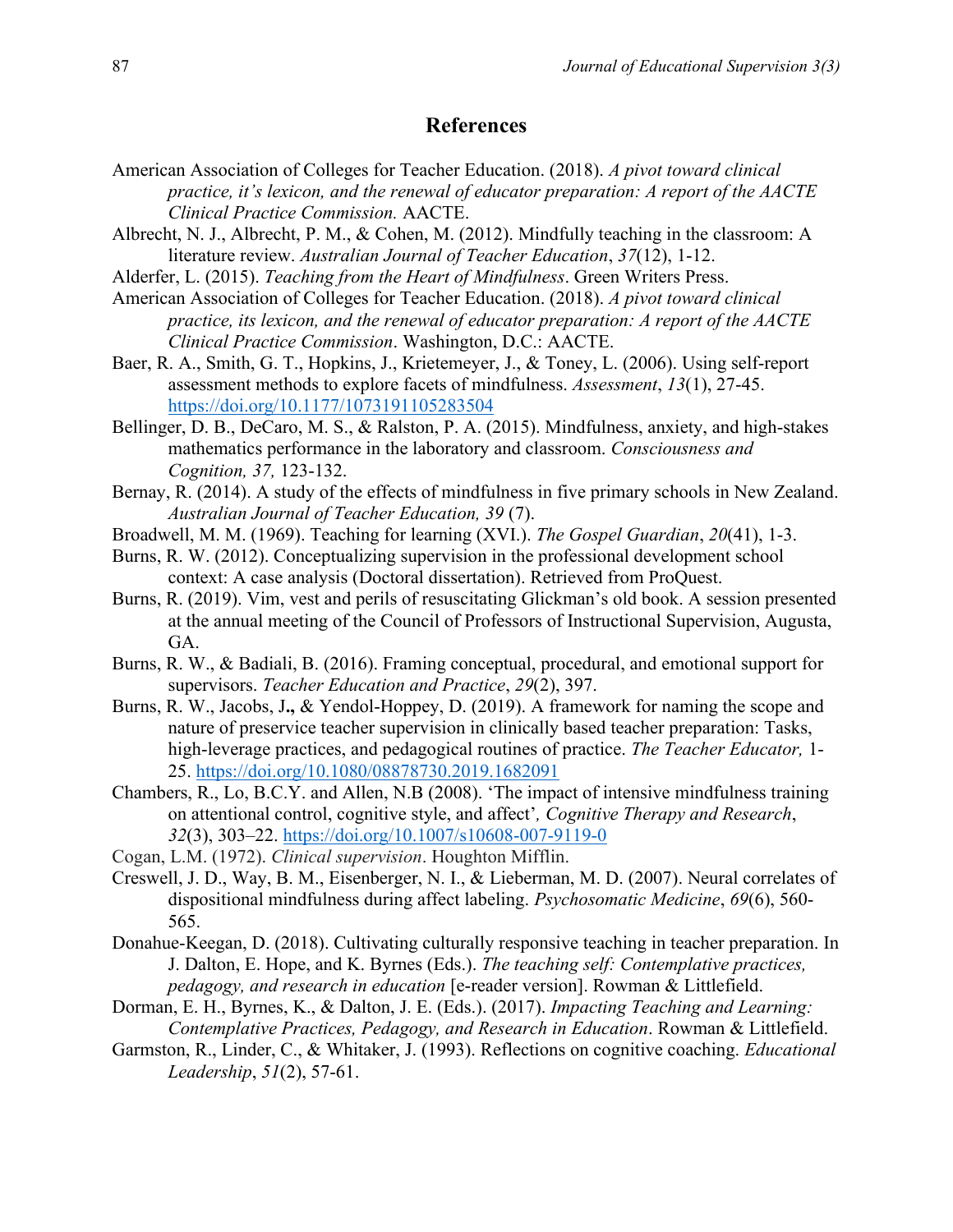- Gladwell, M. (2006). *The tipping point: How little things can make a big difference*. Little, Brown.
- Glanz, J. (1997). The Tao of supervision: Taoist Insights into the theory and practice of educational supervision. *Journal of Curriculum and Supervision, 12*(3), 193-211.
- Glanz, J., & Hazi, H. M. (2019). Shedding light on the phenomenon of supervision traveling incognito: A field's struggles for visibility. *Journal of Educational Supervision*, *2*(1), 1- 21. <https://doi.org/10.31045/jes.2.1.1>
- Glazer, S. (1999). Conclusion: The heart of learning. In S. Glazer (Ed.), *The heart of learning: Spirituality in education* (pp. 247-250). Tarcher Perigree.
- Glickman, C. D., Gordon, S. P., & Ross-Gordon, J. M. (2017*). Supervision and instructional leadership: A developmental approach (10th edition)*. Pearson.
- Goldhammer, R. (1969) *Clinical supervision*. Holt, Rinehart and Winston.
- Haberlin, S. (2019). Supervision in every breath: Enacting Zen in an elementary education teacher program. [Doctoral dissertation, University of South Florida]. Retrieved from ProQuest.
- Hassed, C., & Chambers, R. (2014). *Mindful learning: Reduce stress and improve brain performance for effective learning*. Exisle Publishing.
- Hyde, A. (2012). The yoga in schools movement: Using standards for educating the whole child and making space for teacher self-care. *Counterpoints*, *425*, 109-126.
- Jennings, P. A. (2015). *Mindfulness for teachers: Simple skills for peace and productivity in the classroom (the Norton Series on the social neuroscience of education)*. WW Norton & Company.
- Kabat-Zinn, J. (2003). Mindfulness-based interventions in context: past, present, and future. *Clinical Psychology: Science and Practice*, *10*(2), 144-156.
- Kabat-Zinn, J., & Hanh, T. N. (2009). *Full catastrophe living: Using the wisdom of your body and mind to face stress, pain, and illness*. Delta.
- Kessler, R. (2000). *The soul of education: Helping students find connection, compassion, and character at school*. ASCD.
- Korthagen, F. A., Korthagen, F. A., Kim, Y. M., & Greene, W. L. (Eds.). (2013). *Teaching and learning from within: A core reflection approach to quality and inspiration in education*. Routledge.
- Langer, E. J. (1997). *The power of mindful learning.* Addison-Wesley/Addison Wesley Longman.
- Lantieri, L. (Ed.). (2002). *Schools with spirit: Nurturing the inner lives of children and teachers*. Beacon Press.
- Larrivee, B. (2012). *Cultivating teacher renewal: Guarding against stress and burnout*. Rowman & Littlefield Publishers.
- Marzano, R. J., Frontier, T., & Livingston, D. (2011). *Effective supervision: Supporting the art and science of teaching*. ASCD.
- Mette, I. M. (2019). The state of supervision discourse communities: A call for the future of supervision to shed its mask. *Journal of Educational Supervision*, *2*(2), 1-10. <https://doi.org/10.31045/jes.2.2.1>
- Miller, J. P. (2010). *Whole child education*. University of Toronto Press.
- Muprhy, S. (2017). Preparing teachers for the classroom. In E.H. Dorman, K. Byrnes, and J. Dalton (Eds.). *Impacting Teaching and Learning: Contemplative Practices, Pedagogy, and Research in Education* (pp. 41-52). Rowman & Littlefield.